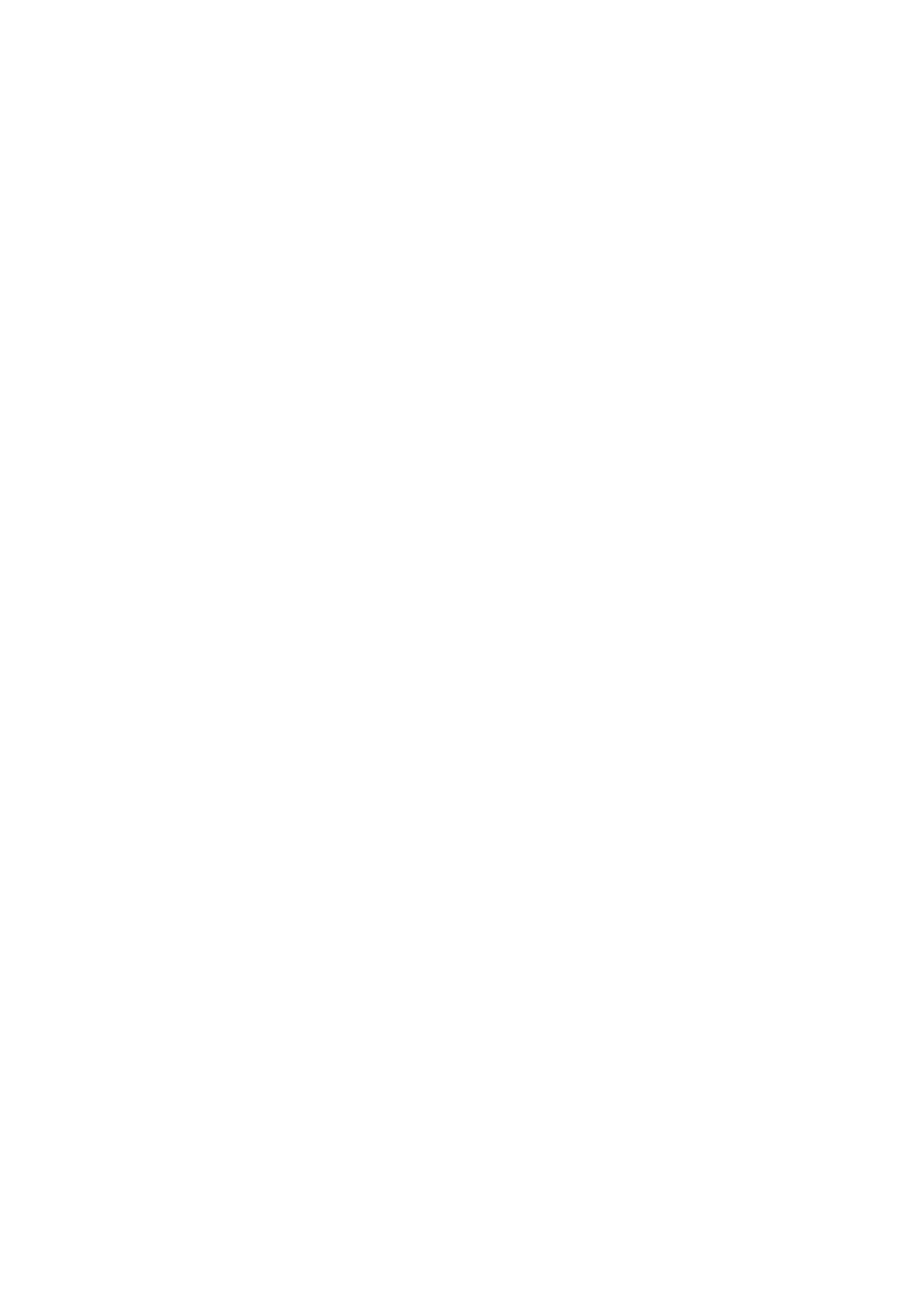

|              | <b>ITEM TABLE OF CONTENTS</b>                                        | <b>PAGE</b> |
|--------------|----------------------------------------------------------------------|-------------|
| 1            | Welcome                                                              | 5           |
| $\mathbf{2}$ | <b>Apologies</b>                                                     | 5           |
| 3            | <b>Declaration of Interest</b>                                       | 5           |
| 4            | <b>Confirmation of Minutes</b>                                       | 6           |
| 5            | <b>Leave of Absence</b>                                              | 6           |
| 6            | <b>Acknowledgements</b>                                              | 6           |
| 7            | <b>Petitions</b>                                                     | 6           |
| 8            | <b>Deputations</b>                                                   | 6           |
| 9            | <b>Public Forum</b>                                                  | 6           |
| 10           | <b>Extraordinary Business</b>                                        | 6           |
| 11           | Kaipātiki Local Board Chairperson's Report                           | 9           |
| 12           | <b>Members' Reports</b>                                              | 11          |
| 13           | <b>Governing Body and Independent Maori Statutory Board Members'</b> |             |
|              | <b>Update</b>                                                        | 13          |
| 14           | Local board consultation feedback and input into the Annual Budget   |             |
|              | 2022/2023                                                            | 15          |
| 15           | <b>Consideration of Extraordinary Items</b>                          |             |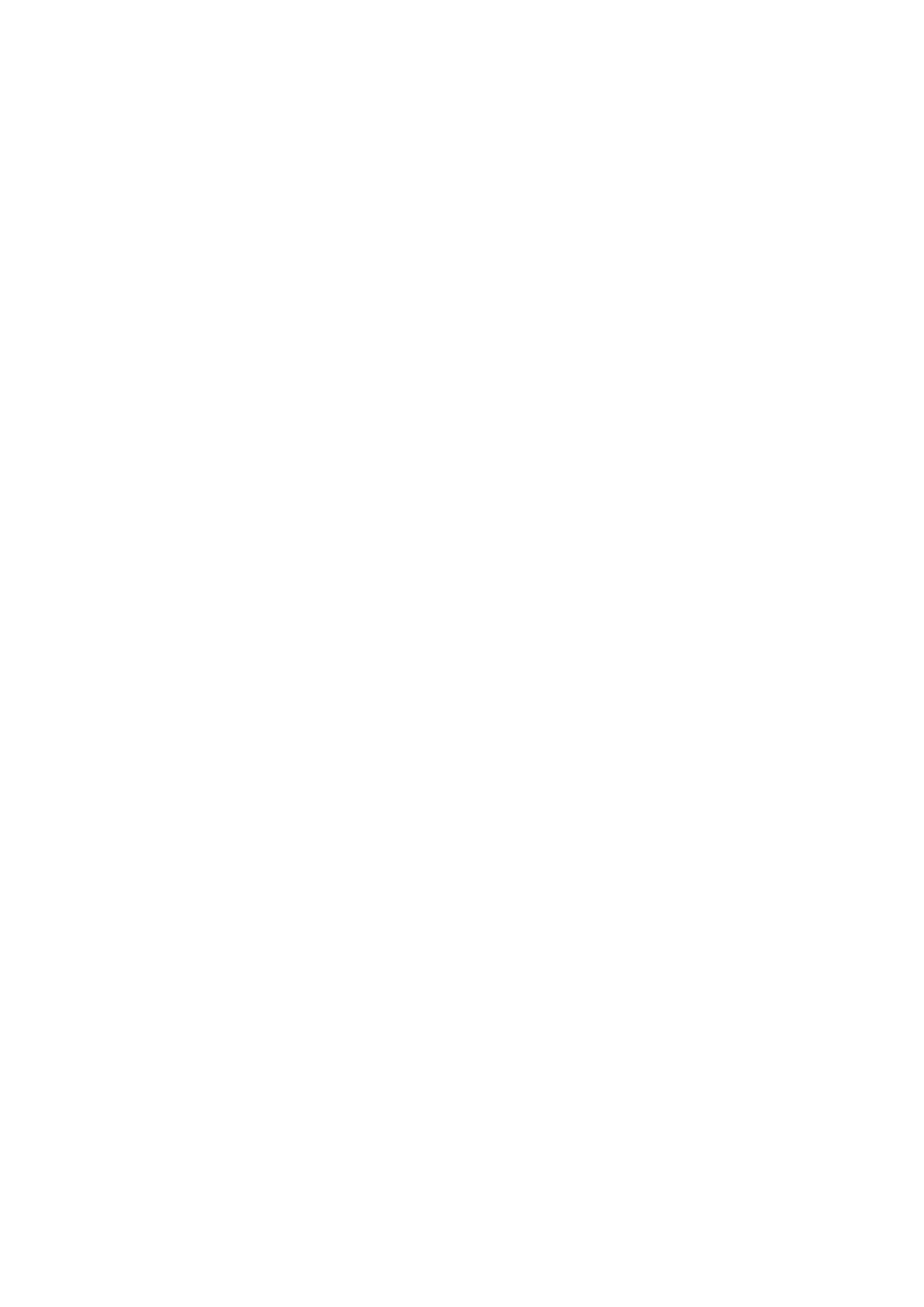

#### <span id="page-4-0"></span>**1 Welcome/Karakia**

Whakataka te hau ki te uru Whakataka te hau ki te tonga Kia mākinakina ki uta Kia mātaratara ki tai E hī ake ana te atakura He tio He huka He hau hū Tīhei mauri ora

Cease o winds from the west Cease o winds from the south Bring calm breezes over the land Bring calm breezes over the sea And let the red-tipped dawn come With a touch of frost A sharpened air And promise of a glorious day.

#### <span id="page-4-1"></span>**2 Apologies**

At the close of the agenda no apologies had been received.

#### <span id="page-4-2"></span>**3 Declaration of Interest**

Members are reminded of the need to be vigilant to stand aside from decision making when a conflict arises between their role as a member and any private or other external interest they might have.

The Auckland Council Code of Conduct for Elected Members (the Code) requires elected members to fully acquaint themselves with, and strictly adhere to, the provisions of Auckland Council's Conflicts of Interest Policy. The policy covers two classes of conflict of interest:

- i. A financial conflict of interest, which is one where a decision or act of the local board could reasonably give rise to an expectation of financial gain or loss to an elected member
- ii. A non-financial conflict interest, which does not have a direct personal financial component. It may arise, for example, from a personal relationship, or involvement with a non-profit organisation, or from conduct that indicates prejudice or predetermination.

The Office of the Auditor General has produced guidelines to help elected members understand the requirements of the Local Authority (Member's Interest) Act 1968. The guidelines discuss both types of conflicts in more detail, and provide elected members with practical examples and advice around when they may (or may not) have a conflict of interest.

Copies of both the Auckland Council Code of Conduct for Elected Members and the Office of the Auditor General guidelines are available for inspection by members upon request.

Any questions relating to the Code or the guidelines may be directed to the Local Area Manager in the first instance.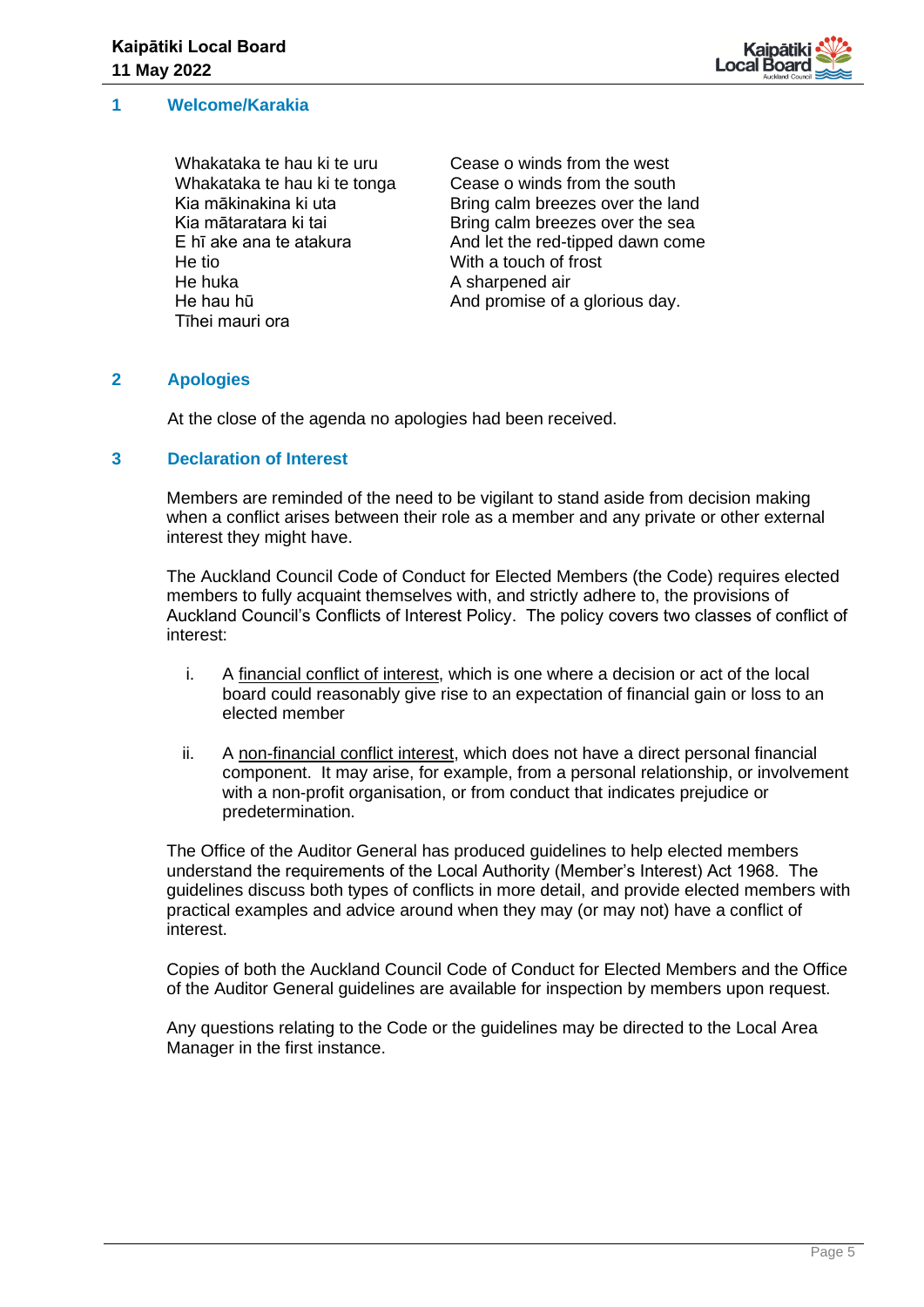

#### <span id="page-5-0"></span>**4 Confirmation of Minutes**

That the Kaipātiki Local Board:

a) confirm the ordinary minutes of its meeting, held on Wednesday, 20 April 2022, as true and correct.

#### <span id="page-5-1"></span>**5 Leave of Absence**

At the close of the agenda no requests for leave of absence had been received.

#### <span id="page-5-2"></span>**6 Acknowledgements**

At the close of the agenda no requests for acknowledgements had been received.

#### <span id="page-5-3"></span>**7 Petitions**

At the close of the agenda no requests to present petitions had been received.

#### <span id="page-5-4"></span>**8 Deputations**

Standing Order 7.7 provides for deputations. Those applying for deputations are required to give seven working days notice of subject matter and applications are approved by the Chairperson of the Kaipātiki Local Board. This means that details relating to deputations can be included in the published agenda. Total speaking time per deputation is ten minutes or as resolved by the meeting.

At the close of the agenda no requests for deputations had been received.

#### <span id="page-5-5"></span>**9 Public Forum**

A period of time (approximately 30 minutes) is set aside for members of the public to address the meeting on matters within its delegated authority. A maximum of 3 minutes per item is allowed, following which there may be questions from members.

At the close of the agenda no requests for public forum had been received.

#### <span id="page-5-6"></span>**10 Extraordinary Business**

Section 46A(7) of the Local Government Official Information and Meetings Act 1987 (as amended) states:

"An item that is not on the agenda for a meeting may be dealt with at that meeting if-

- (a) The local authority by resolution so decides; and
- (b) The presiding member explains at the meeting, at a time when it is open to the public,-
	- (i) The reason why the item is not on the agenda; and
	- (ii) The reason why the discussion of the item cannot be delayed until a subsequent meeting."

Section 46A(7A) of the Local Government Official Information and Meetings Act 1987 (as amended) states: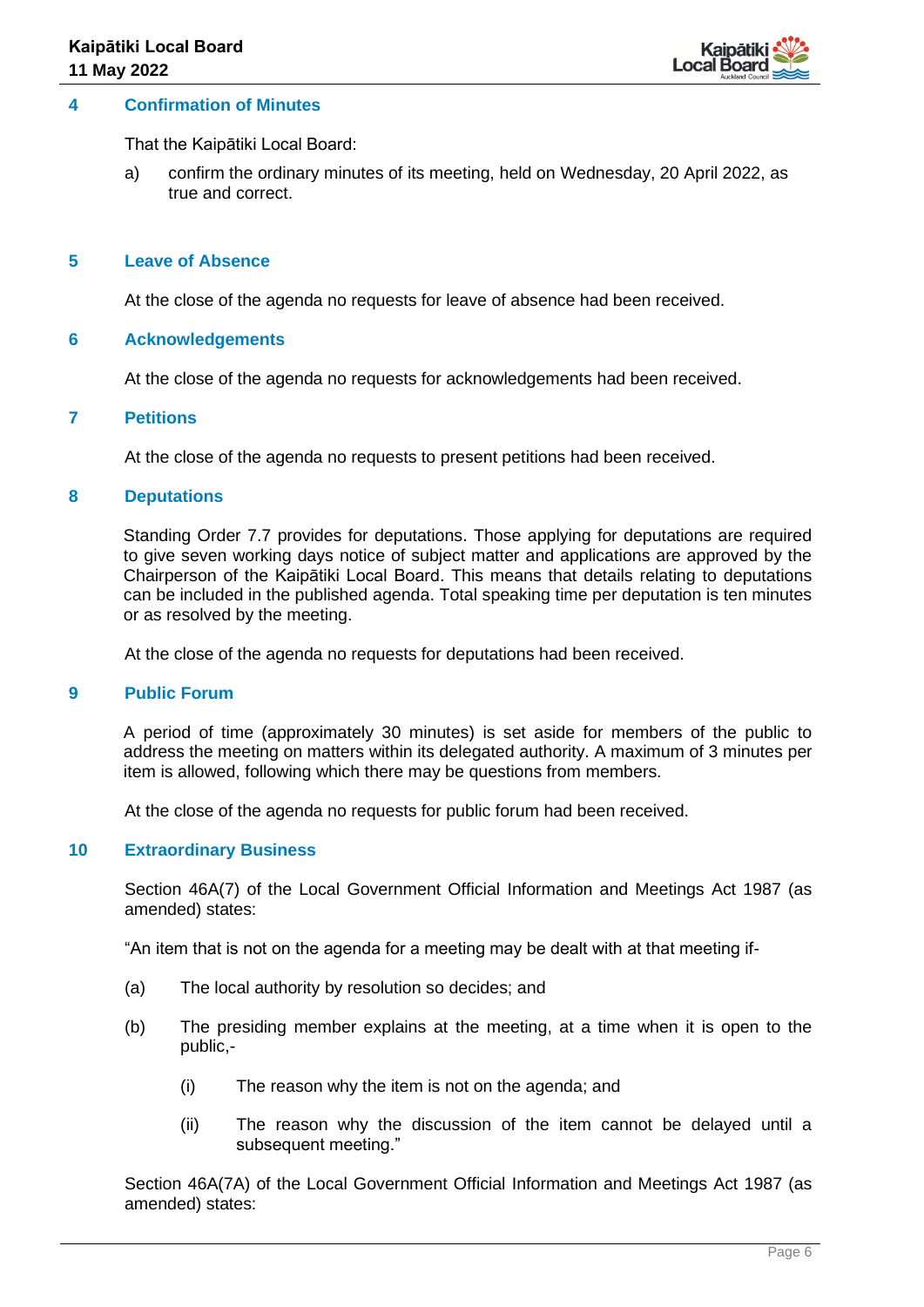

"Where an item is not on the agenda for a meeting,-

- (a) That item may be discussed at that meeting if-
	- (i) That item is a minor matter relating to the general business of the local authority; and
	- (ii) the presiding member explains at the beginning of the meeting, at a time when it is open to the public, that the item will be discussed at the meeting; but
- (b) no resolution, decision or recommendation may be made in respect of that item except to refer that item to a subsequent meeting of the local authority for further discussion."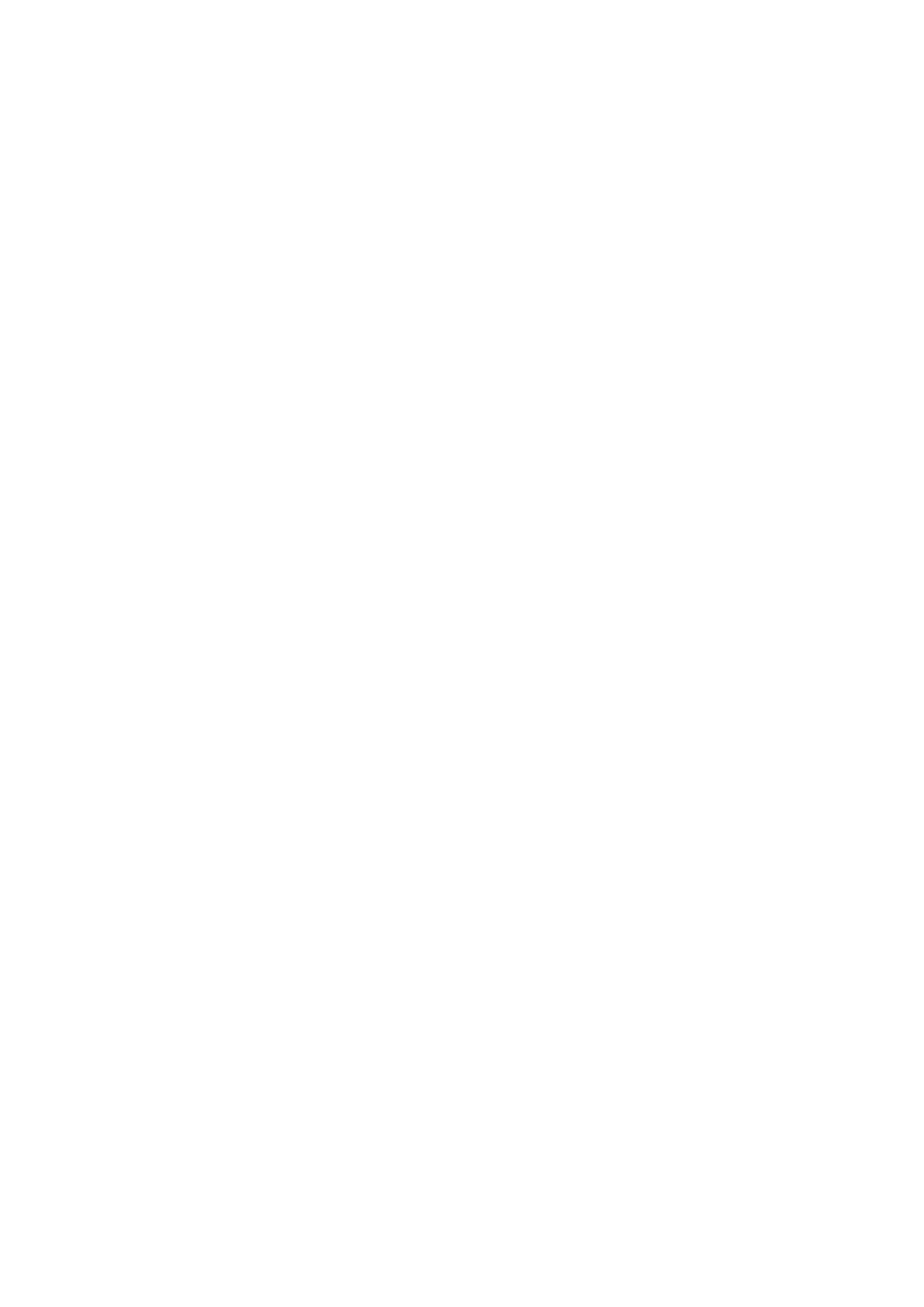

## <span id="page-8-0"></span>**Kaipātiki Local Board Chairperson's Report**

**File No.:** CP2022/00234

### **Te take mō te pūrongo Purpose of the report**

1. An opportunity is provided for the Kaipātiki Local Board Chairperson to update members on recent activities, projects and issues since the last meeting.

### **Ngā tūtohunga Recommendation/s**

That the Kaipātiki Local Board:

a) note the chairperson's report.

### **Ngā tāpirihanga Attachments**

There are no attachments for this report.

### **Ngā kaihaina Signatories**

| Author     | Jacinda Short - Democracy Advisor |
|------------|-----------------------------------|
| Authoriser | Eric Perry - Local Area Manager   |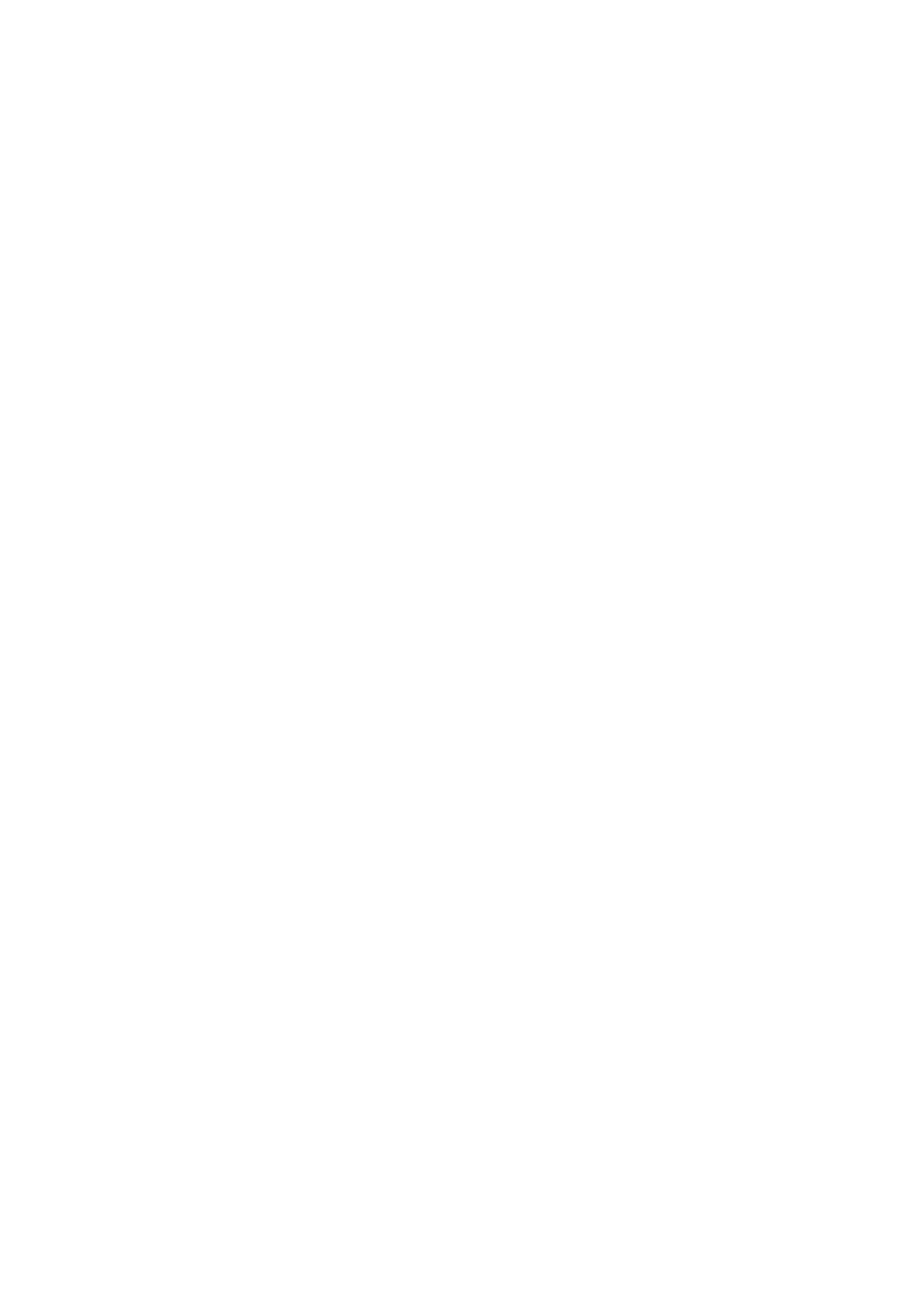<span id="page-10-0"></span>

**File No.:** CP2022/00242

### **Whakarāpopototanga matua Executive summary**

1. An opportunity is provided for members to update the Kaipātiki Local Board on the projects and issues they have been involved with since the last meeting.

### **Ngā tūtohunga Recommendation/s**

That the Kaipātiki Local Board:

a) note any verbal reports of members.

### **Ngā tāpirihanga Attachments**

There are no attachments for this report.

### **Ngā kaihaina Signatories**

| Author     | Jacinda Short - Democracy Advisor |
|------------|-----------------------------------|
| Authoriser | Eric Perry - Local Area Manager   |

Kaipātik<br>Local Board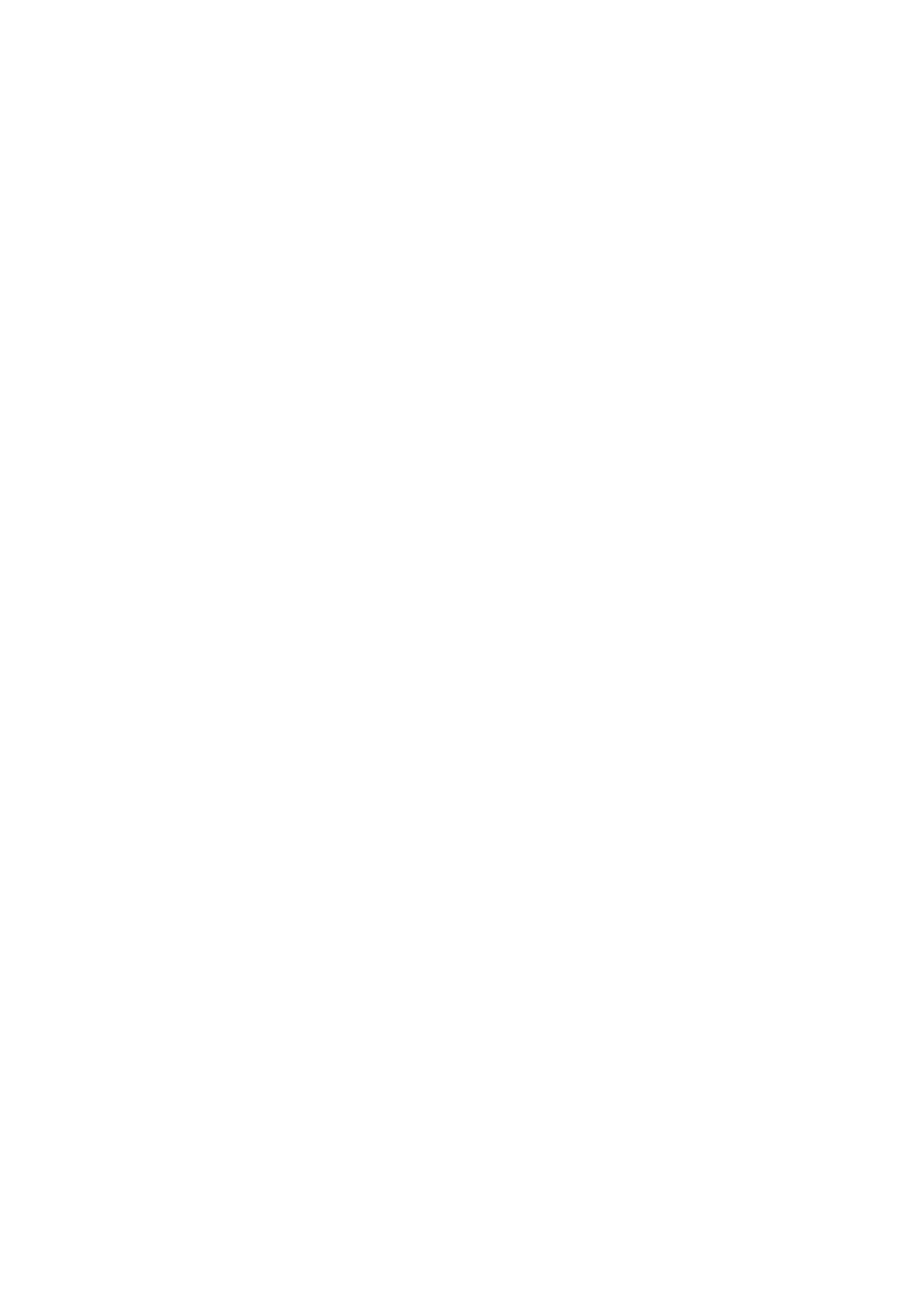

### <span id="page-12-0"></span>**Governing Body and Independent Maori Statutory Board Members' Update**

**File No.:** CP2022/00250

### **Whakarāpopototanga matua Executive summary**

1. An opportunity is provided for Governing Body and Independent Maori Statutory Board members to update the board on Governing Body or Independent Maori Statutory Board issues, or issues relating to the Kaipātiki Local Board.

### **Ngā tūtohunga Recommendation/s**

That the Kaipātiki Local Board:

a) note the Governing Body and Independent Maori Statutory Board members' verbal updates.

### **Ngā tāpirihanga Attachments**

There are no attachments for this report.

### **Ngā kaihaina Signatories**

| Author     | Jacinda Short - Democracy Advisor |
|------------|-----------------------------------|
| Authoriser | Eric Perry - Local Area Manager   |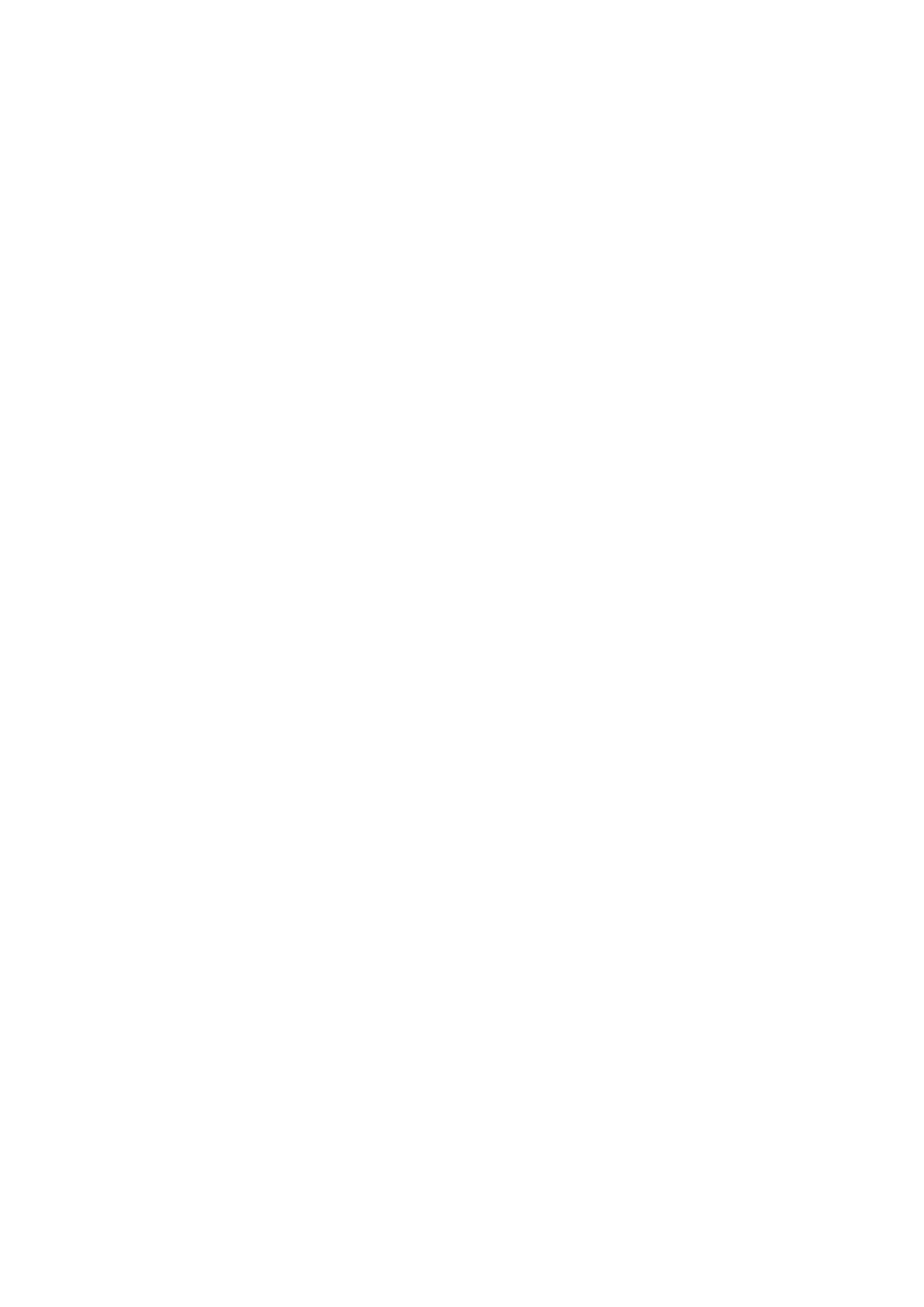

### <span id="page-14-0"></span>**Local board consultation feedback and input into the Annual Budget 2022/2023**

**File No.:** CP2022/05738

**Item 14**

### **Te take mō te pūrongo Purpose of the report**

- 1. To receive consultation feedback from the Kaipātiki Local Board area on:
	- proposed priorities and activities for the Kaipātiki Local Board Agreement 2022/2023.
	- regional topics for the Annual Budget 2022/2023.
- 2. To recommend any local matters to the Governing Body that they will need to consider or make decisions on in the Annual Budget 2022/2023 process.
- 3. To provide input on the proposed regional topics in the Annual Budget 2022/2023.

### **Whakarāpopototanga matua Executive summary**

- 4. Local board agreements set out annual funding priorities, activities, budgets, levels of service, performance measures and initiatives for each local board area. Local board agreements for 2022/2023 will be included in the council's Annual Budget 2022/2023.
- 5. Auckland Council publicly consulted from 28 February to 28 March 2022 to seek community views on the proposed Annual Budget 2022/2023. This included consultation on the Kaipātiki Local Board's proposed priorities for 2022/2023 to be included in their local board agreement.
- 6. Auckland Council received 11,550 pieces of feedback in total across the region, including 460 pieces of feedback from the Kaipātiki Local Board area. Kaipātiki respondents were largely supportive of the local board priorities, with 80% of respondents to the question indicating support for most or all priorities. Kaipātiki respondents were largely supportive of three of the four regional topics of climate (64%), budget pressures (50%), and operating spending prioritization (52%). However, 52% of Kaipātiki respondents preferred a pay-asyou-throw system for their waste service, compared to 39% supporting a rates-funded system.
- 7. In the Annual Budget process there are financial matters where local boards provide recommendations to the Governing Body for consideration or decision-making. This includes:
	- proposed locally driven initiative (LDI) capital projects outside local boards' decisionmaking responsibility;
	- release of local board specific reserve funds; and
	- any local board advocacy initiatives.
- 8. The Governing Body will consider these items as part of the Annual Budget decision-making process in June 2022.
- 9. Local boards have a statutory responsibility to provide input into regional strategies, policies, plans, and bylaws. This report provides an opportunity for the local board to provide input on council's proposed Annual Budget 2022/2023.

### **Ngā tūtohunga Recommendation/s**

That the Kaipātiki Local Board: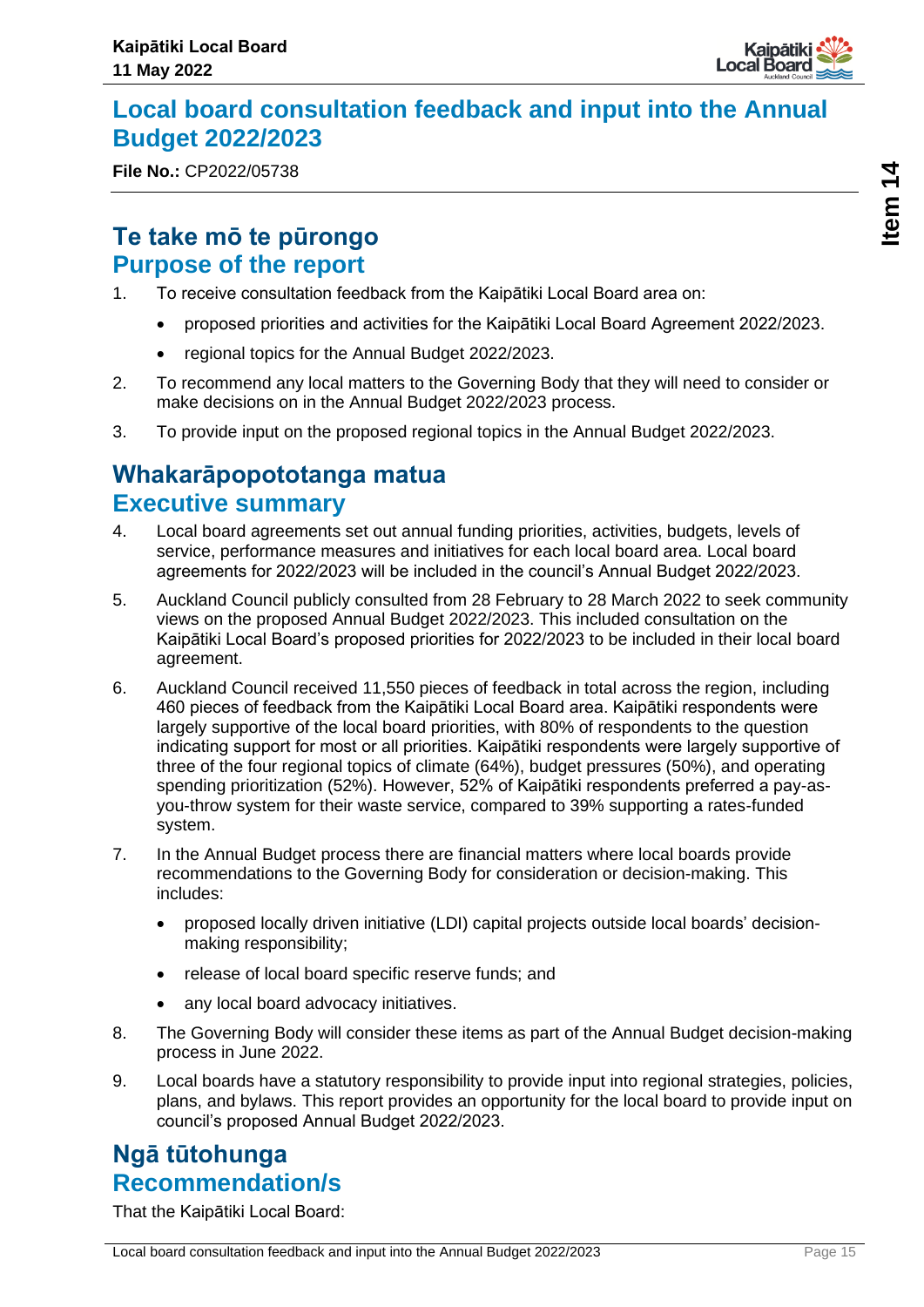

- a) receive consultation feedback on the proposed Kaipātiki Local Board priorities and activities for 2022/2023.
- b) receive consultation feedback on regional topics in the Annual Budget 2022/2023 from people and organisations based in the Kaipātiki Local Board area.
- c) provide input on regional topics in the proposed Annual Budget 2022/2023 to the Governing Body.
- d) provide its advocacy initiatives for the Annual Budget 2022/2023 to the Governing Body.

### **Horopaki Context**

- 10. Each financial year Auckland Council must have a local board agreement (as agreed between the Governing Body and the local board) for each local board area. The Kaipātiki Local Board Agreement sets out how the council will reflect the priorities in the Kaipātiki Local Board Plan 2020 in respect to the local activities to be provided in the Kaipātiki Local Board area, and includes information relating to budgets, levels of service, and performance measures.
- 11. The local board agreements for 2022/2023 will form part of Auckland Council's Annual Budget 2022/2023.
- 12. Auckland Council publicly consulted from 28 February to 28 March 2022 to seek community views on the proposed Annual Budget 2022/2023, as well as local board priorities and proposed activities to be included in the local board agreement 2022/2023.
- 13. Due to the impacts of the ongoing COVID-19 global pandemic, significant pressure has been placed upon the council's financial position. This has created significant flow on effects for the council's proposed Annual Budget 2022/2023.

## **Tātaritanga me ngā tohutohu Analysis and advice**

14. This report includes analysis of consultation feedback, any local matters to be recommended to the Governing Body, and seeks input on regional topics in the proposed Annual Budget 2022/2023.

#### **Consultation feedback overview**

- 15. As part of the public consultation, Auckland Council used a variety of methods and channels to reach and engage a broad cross section of Aucklanders to gain their feedback and input into regional and local topics.
- 16. In total, Auckland Council received 11,550 pieces of feedback in the consultation period. This feedback was received through:
	- written feedback 9,464 online or hard copy forms, emails or letters; and
	- in person 2,086 pieces of feedback through online Have Your Say events, or independently managed phone interviews. All events (except one which did not have any attendees) were moved to an online platform or cancelled due to the red COVID-19 traffic light setting.

### **Feedback received on the Kaipātiki Local Board's priorities for 2022/2023**

17. Of the 460 submissions received in total from the Kaipātiki Local Board area, 369 submissions responded to the Kaipātiki Local Board's priorities for 2022/2023. Of these, a 78% majority, or 288 local respondents, were generally supportive of the priorities, with 137 providing comments: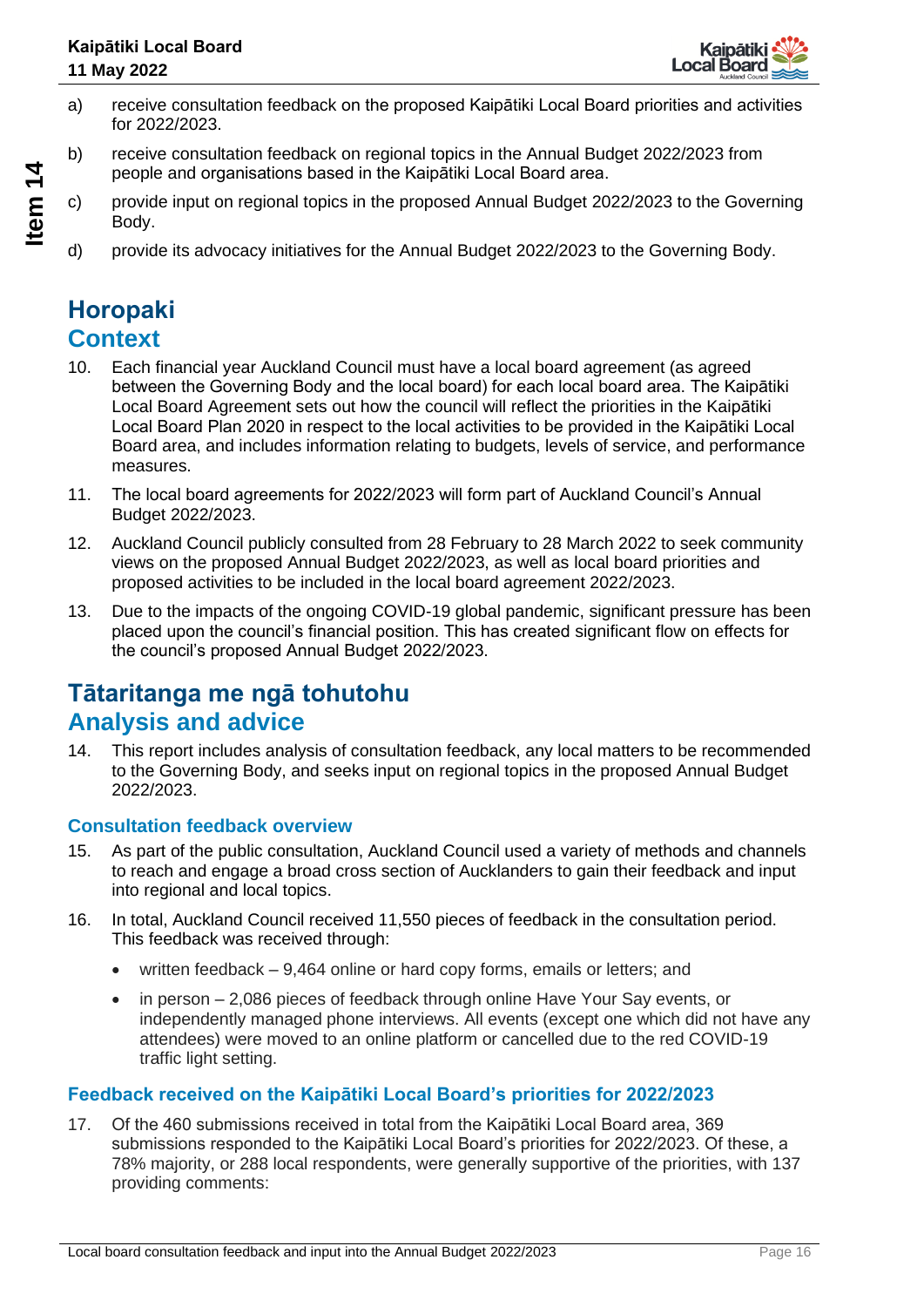



18. Consultation feedback on local board priorities will be further considered by the local board when approving its local board agreement between 21-23 June 2022.

#### **Information on submitters**

19. The tables and graphs below indicate the demographic categories respondents identified with. This information only relates to those submitters who provided demographic information:



| <b>Demographics</b> | <b>Count</b> | %   |
|---------------------|--------------|-----|
|                     |              |     |
| <b>Male</b>         | 219          | 50% |
| <b>Female</b>       | 212          | 49% |
| Another gender      | 4            | 1%  |
|                     |              |     |
| <b>Under 15</b>     | 2            | 0%  |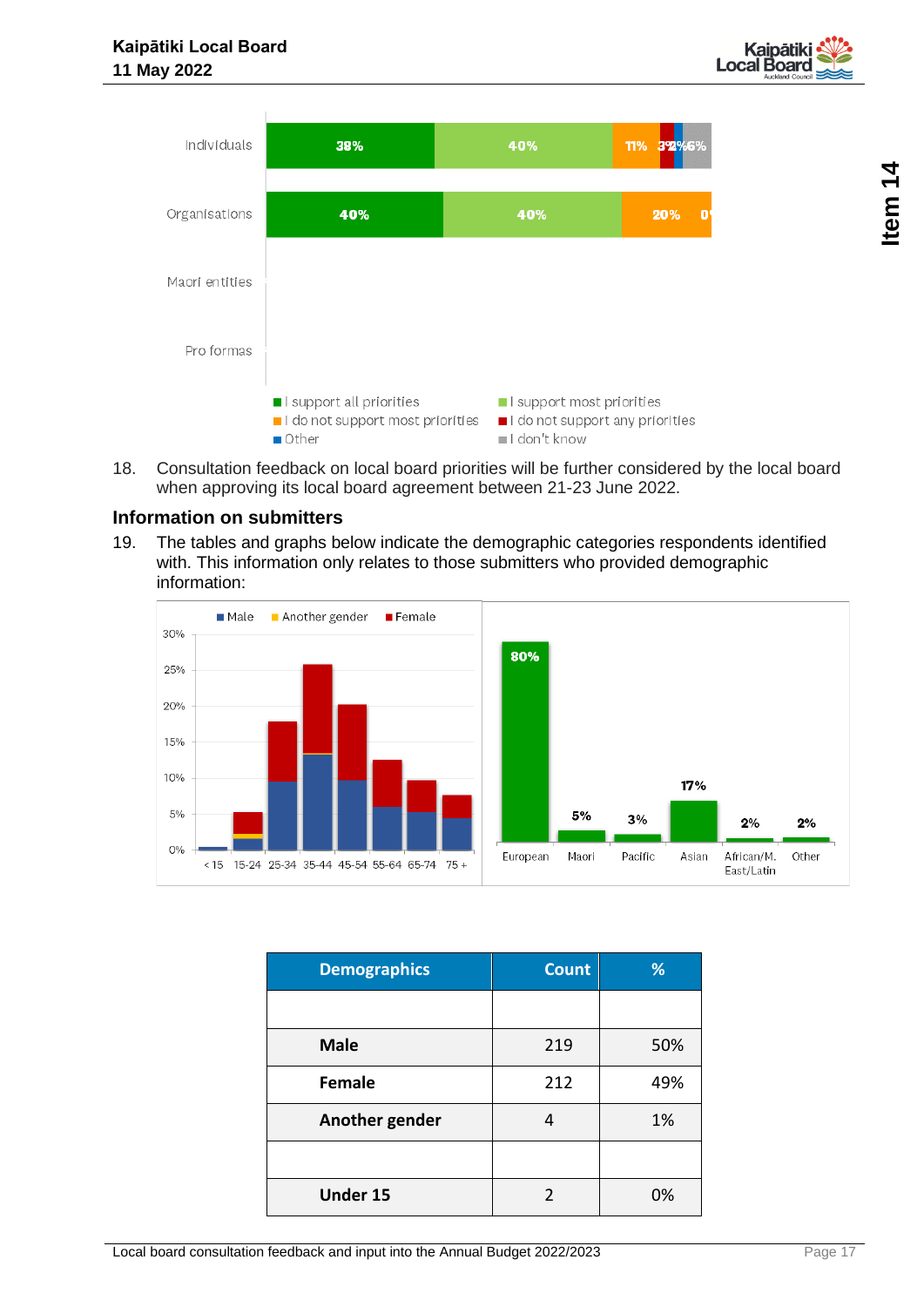

| <b>Demographics</b>    | <b>Count</b> | %         |
|------------------------|--------------|-----------|
| 15-24                  | 24           | 5%        |
| 25-34                  | 78           | 18%       |
| 35-44                  | 113          | 26%       |
| 45-54                  | 89           | 20%       |
| 55-64                  | 54           | 12%       |
| 65-74                  | 43           | 10%       |
| $75+$                  | 34           | 8%        |
| <b>Ethnicity</b>       | 427          | <b>NA</b> |
| Pākehā/NZ European     | 299          | 70%       |
| <b>Other European</b>  | 44           | 10%       |
| <b>Māori</b>           | 20           | 5%        |
| Samoan                 | 3            | 1%        |
| Cook Islands Māori     | 4            | 1%        |
| <b>Tongan</b>          | 6            | 1%        |
| <b>Other Pasifika</b>  | 0            | 0%        |
| <b>Chinese</b>         | 41           | 10%       |
| <b>Southeast Asian</b> | 18           | 4%        |
| <b>Korean</b>          | 4            | 1%        |
| Indian                 | 7            | 2%        |
| <b>Other Asian</b>     | $\mathbf{1}$ | 0%        |
| <b>Middle Eastern</b>  | 1            | 0%        |
| <b>Latin American</b>  | 6            | 1%        |
| African                | 0            | 0%        |
| <b>Other Ethnicity</b> | 8            | 2%        |

### **Key themes**

20. Key themes of note across the feedback received (through written, in-person and social media channels) included: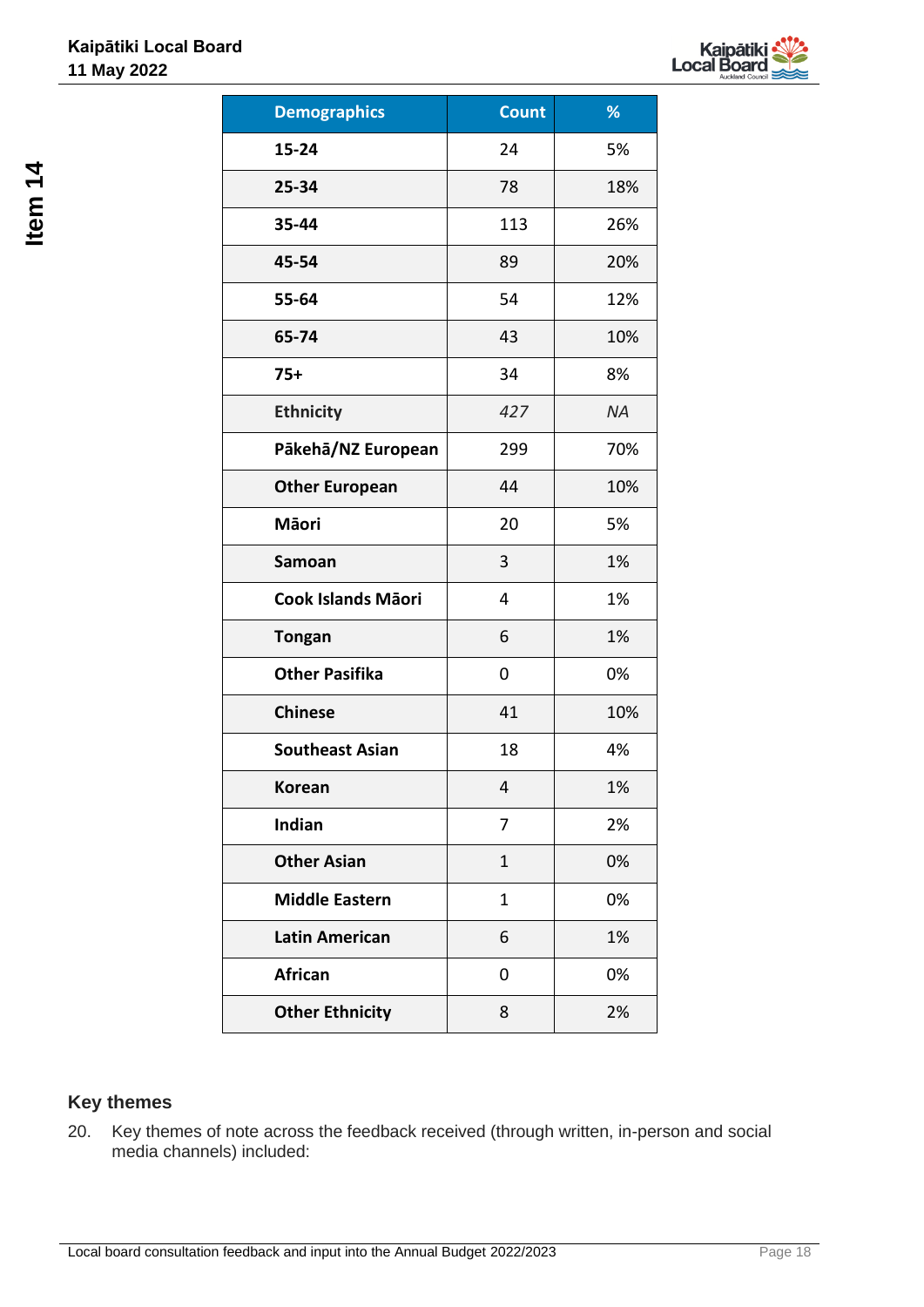

- Investment in parks, tracks and recreational activities, with 33 of the 137 comments. Nine of these were pro forma requesting permanent baseball infrastructure at Stafford Park, while three were requests for additional training lanes at Onewa Domain.
- General support for the local board's priorities with 20 comments.

#### **Overview of feedback received on regional topics in the Annual Budget 2022/2023 from the Kaipātiki Local Board area**

- 21. The proposed Annual Budget 2022/2023 sets out Auckland Council's priorities and how to pay for them. Consultation on the proposed Annual Budget asked submitters to respond to four key questions on:
	- 1. Climate
	- 2. Budget Pressures
	- 3. Operating Spending Prioritisation
	- 4. Waste Service Standardisation.
- 22. The submissions received from the Kaipātiki Local Board area on these key issues are summarised below, along with an overview of any other areas of feedback on regional proposals with a local impact. Key themes have been identified among submissions that included comments with their responses. Multiple key themes may be identified in some comments and have been coded accordingly. A full copy of all submissions received are available to view at https://akhaveyoursay.aucklandcouncil.govt.nz/submissionsannual-budget-2022-2023

#### **Key Question 1: Climate**

- 23. Aucklanders were asked about a proposed climate action package which is proposed to be funded by a targeted rate. The climate action package includes investment in low-carbon public transport, active walking and cycling networks; and urban ngahere (forest) canopy cover.
- 24. This is proposed to be funded through \$574 million from a targeted rate over the next 10 years, as well additional funding from central government.
- 25. The graph below gives an overview of the responses from the Kaipātiki Local Board area. 291 respondents commented on the climate action package proposal. Of these, 179 supported the proposal, 101 did not support it, four responded with "I don't know", and seven had comments categorised as "Other":

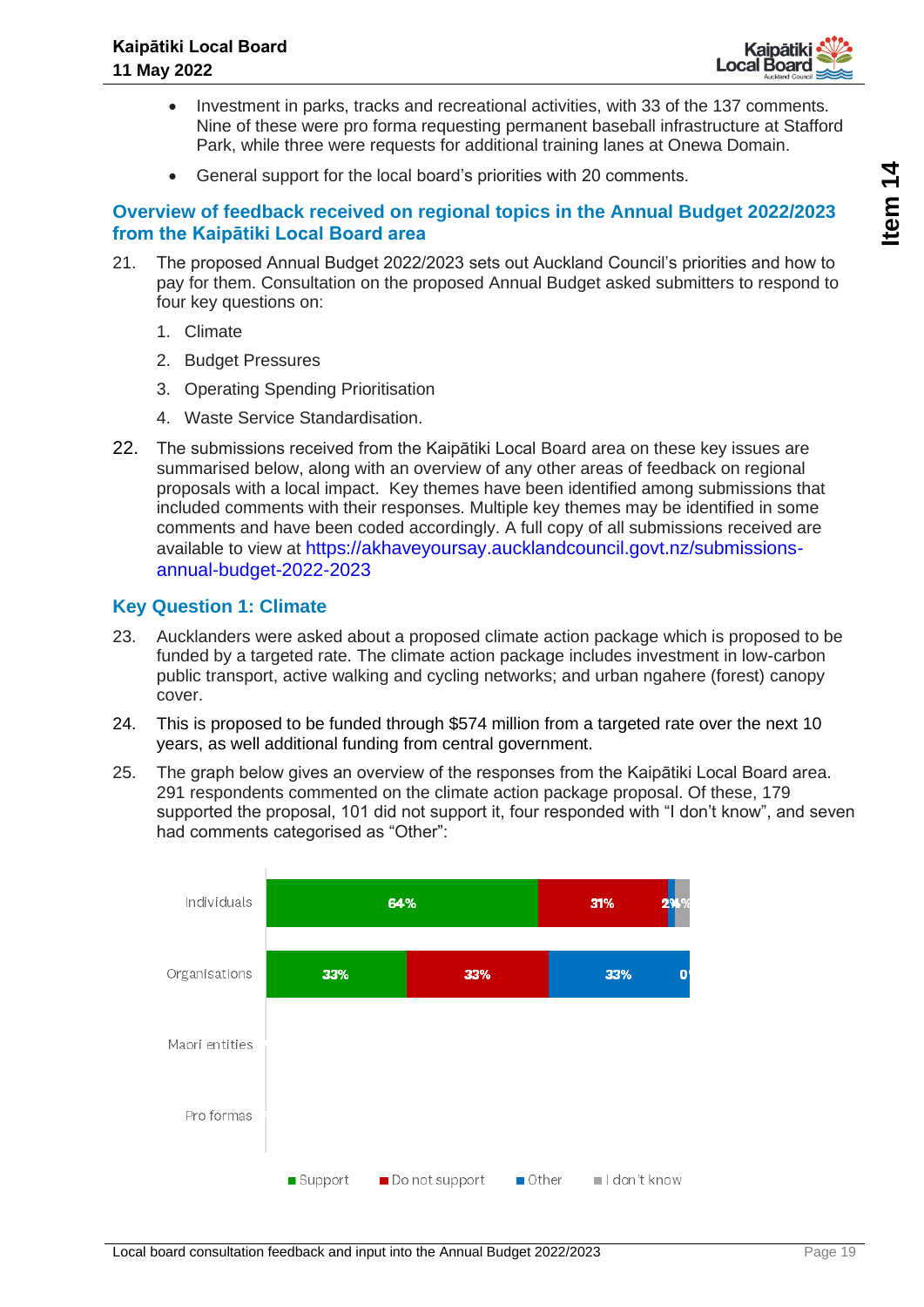

#### Key themes

- 26. Key themes of note across the feedback received included:
	- Support (179 comments):
		- $\circ$  Climate action is important, secure future for tamariki (81 comments)
		- $\circ$  Urgent action needed, we are in a climate emergency (19 comments)
		- o More should be done, council should be doing more (9 comments)
		- $\circ$  Money is needed for implementation, imposed cost is reasonable (12 comments).
		- Do not support (101 comments):
			- o Not a council issue, central government responsibility (10 comments)
			- o Proposed measures will have little effect on climate change, New Zealand already one of the lowest contributors to climate change globally, should target large global polluters instead, climate change is not man-made (16 comments)
			- o Additional cost is unbearable or unaffordable for many, just a disguised rates increase (39 comments)
			- o Cut council costs instead, find other revenue sources or savings (15 comments).

### **Key Question 2: Budget Pressures**

- 27. Aucklanders were asked about a range of levers proposed to manage on-going budget pressures. Council is forecasting a budget shortfall of \$85 million for 2022/2023 compared to what was budgeted for in the 10-year Budget 2021-2031. This is due to on-going impacts of COVID-19 on revenue and growing inflationary pressure.
- 28. A range of levers are proposed to manage the budget pressures, including:
	- using the Government's 'Better Off' support package funding;
	- changing the timing of some capital spending;
	- implementing cost reductions in the form of efficiency savings and a potential reduction in some services;
	- keeping the previously agreed general rates increase of 3.5 per cent for 2022/2023; and
	- continuing work on the sale or long-term lease of non-strategic assets as required.
- *29.* The graph below gives an overview of the responses from the Kaipātiki Local Board area. 177 respondents commented on the proposed approach to manage the budget pressures, with 57 expressing support, 69 against, 19 choosing "I don't know" regarding the question,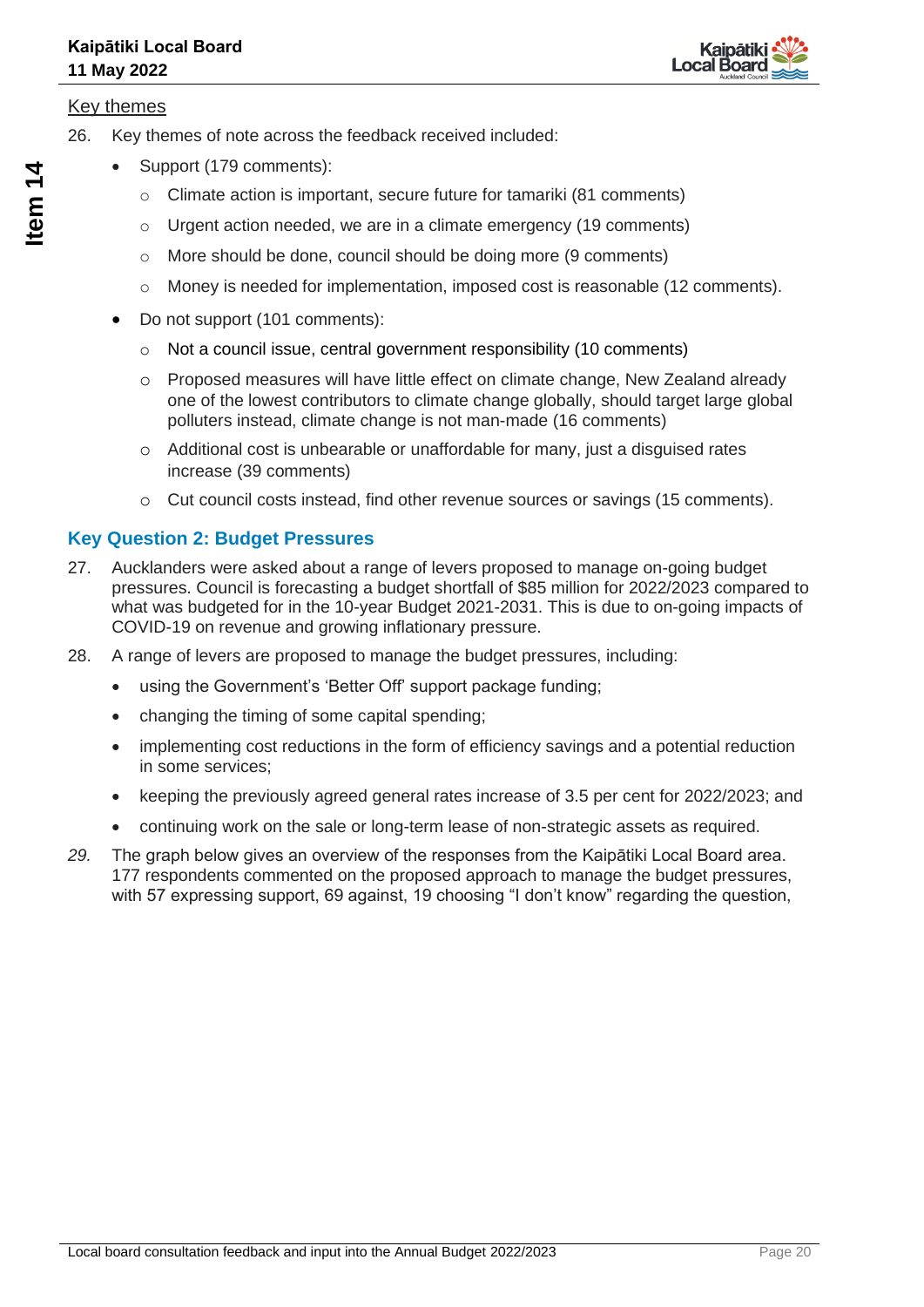

31 who chose "Other", and one who had not selected an option but still commented:



#### Key themes

- 30. Key themes of note across the feedback received included:
	- Support (57 comments):
		- $\circ$  General support, proposed approach and levers sound sensible (22 comments)
		- $\circ$  Cut costs elsewhere or achieve additional savings by cutting council staff salaries, reduce unnecessary waste, lower or reduce services if necessary, delay unnecessary capital projects (13 comments)
		- o Do not sell off assets (8 comments).
	- Do not support (69 comments):
		- $\circ$  Reduce costs rather than increase rates, council is overstaffed and bloated (27) comments)
		- o Financial hardship, cost of living too high (11 comments)
		- o Do not sell off assets (12 comments)
		- o Rates are too high, do not increase rates (16 comments).
- 31. Since consultation, further reduction in revenue caused by the COVID-19 omicron outbreak, and rising interest and inflation costs have compounded budget pressures.
- 32. Local board chairs attended a Finance and Performance Committee workshop outlining the increased pressures, and a briefing was held for all local board members.

#### **Key Question 3: Operating Spending Prioritisation**

- 33. Aucklanders were asked to provide feedback on a proposal that would see council prioritise operating spending to help manage on-going budget pressures. A set of criteria was proposed to enable decisions about cost reductions, including those that could reduce, stop or change some services.
- 34. The proposal involves implementing \$15 million of additional permanent cost reductions in the form of efficiency saving and low-priority service reductions across the group in 2023/2024, growing to \$30 million per annum from 2024/2025 onwards.
- 35. The graph below gives an overview of the responses from the Kaipātiki Local Board area. The question on the proposal to prioritise operating spending attracted 133 comments. Among the respondents who commented on this proposal, 60 were supportive, 31 were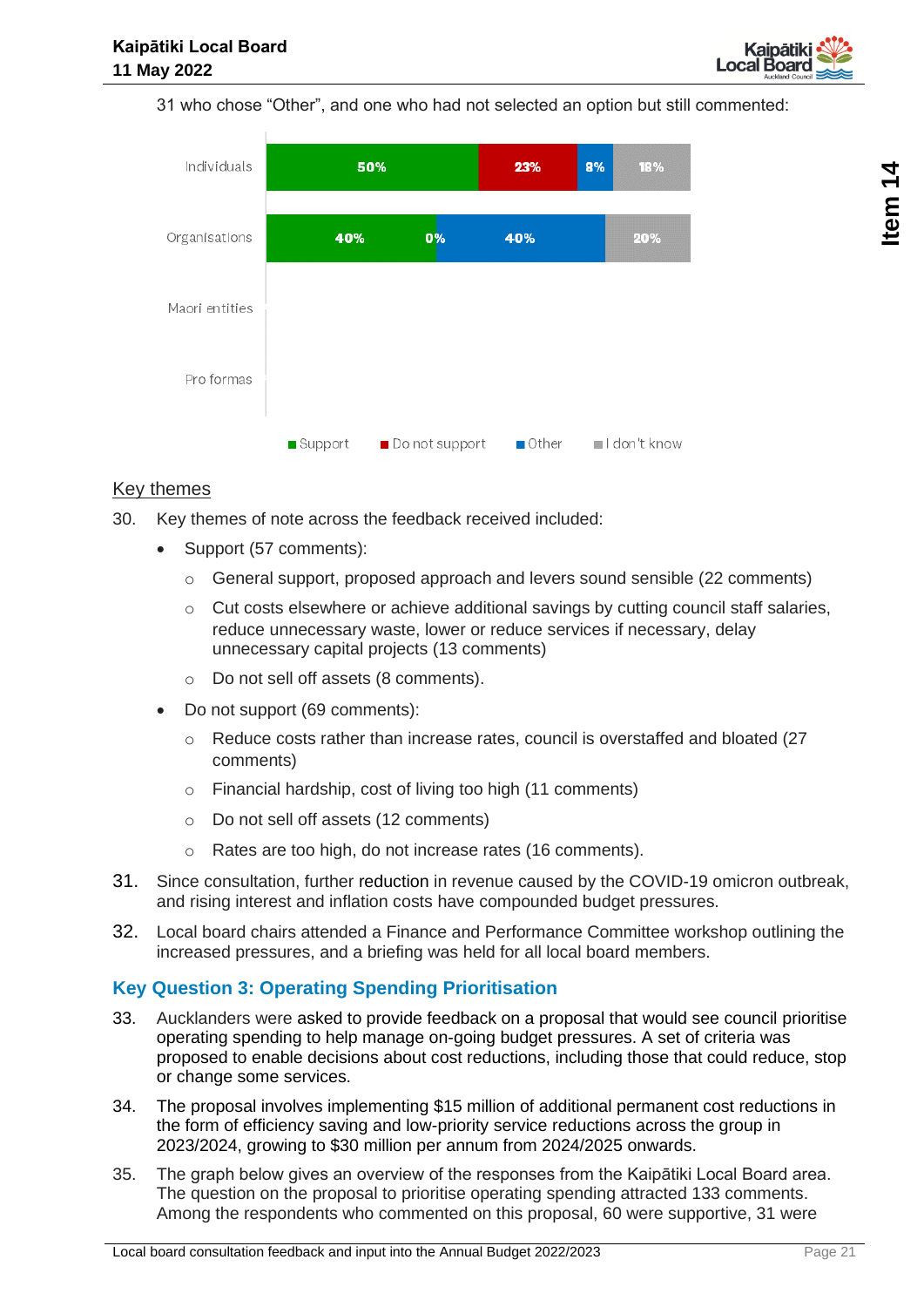

unsupportive, 24 had selected "I don't know" as their response, 14 had chosen "Other", and four had not selected an option but still left a comment.



### Key themes

- 36. Key themes of note across the feedback received included:
	- Support (60 comments):
		- o Agree with criteria, sensible approach (28 comments)
		- o Prioritise transport, climate action, sports and recreational activities (12 comments)
		- o Reduce services back to core services only (6 comments).
	- Do not support (31 comments):
		- o Cut unnecessary spending, reduce staff salaries (10 comments)
		- o General dissatisfaction with Council (8 comments)
		- o Generally do not support (5 comments).

#### **Key Question 4: Waste Service Standardisation**

- 37. Aucklanders were asked about a proposal to standardise waste services and charges across Auckland. The proposal would involve a move to a region-wide rates funded refuse collection service and see a choice of three bin sizes (with different pricing for each) to accommodate different household needs.
- 38. Auckland Council is also proposing to include standardising which properties can opt-out of waste management services and charges across Auckland.
- 39. The graphs below give an overview of the responses from the Kaipātiki Local Board area. 285 respondents commented on the proposal to standardise waste services and charges across Auckland. There were 78 comments in support of the proposal for a rates-funded system, while 177 respondents preferred a pay-as-you-throw system. Nine respondents were undecided, selecting 'I don't know' as their option, while 20 chose 'Other' as their preferred answer. One submitter left a comment but otherwise left the response options blank.
- 40. There were no comments on standardising which properties can opt out of waste management services and charges:

*Waste service standardisation to a rates-funded system*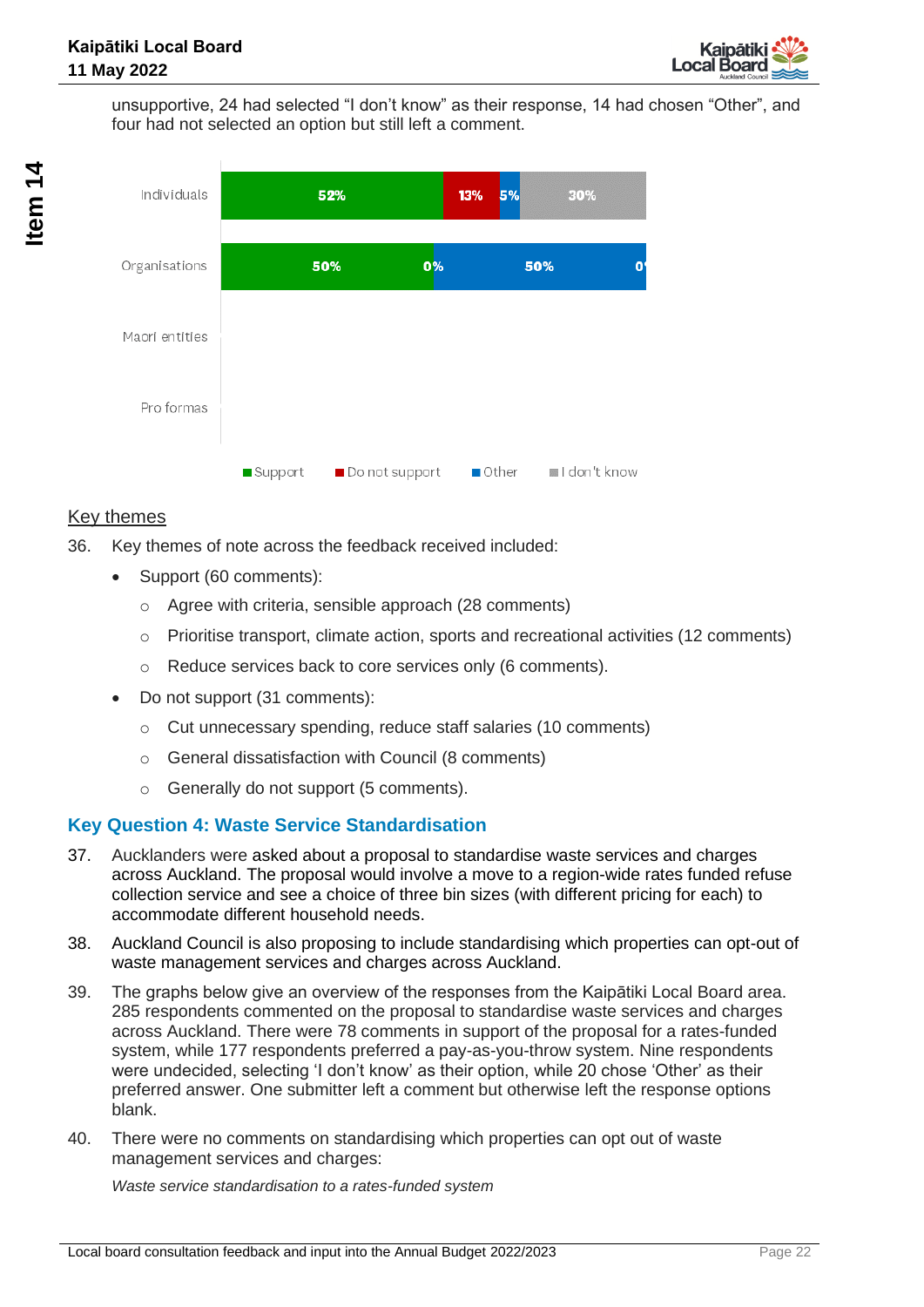



*Standardise the opt-out rules for residential multi-unit developments (10 or more units)*



*Standardise the opt-out rules for residential and lifestyle properties with between two and nine units*



*Standardise the opt-out rules for non-residential properties*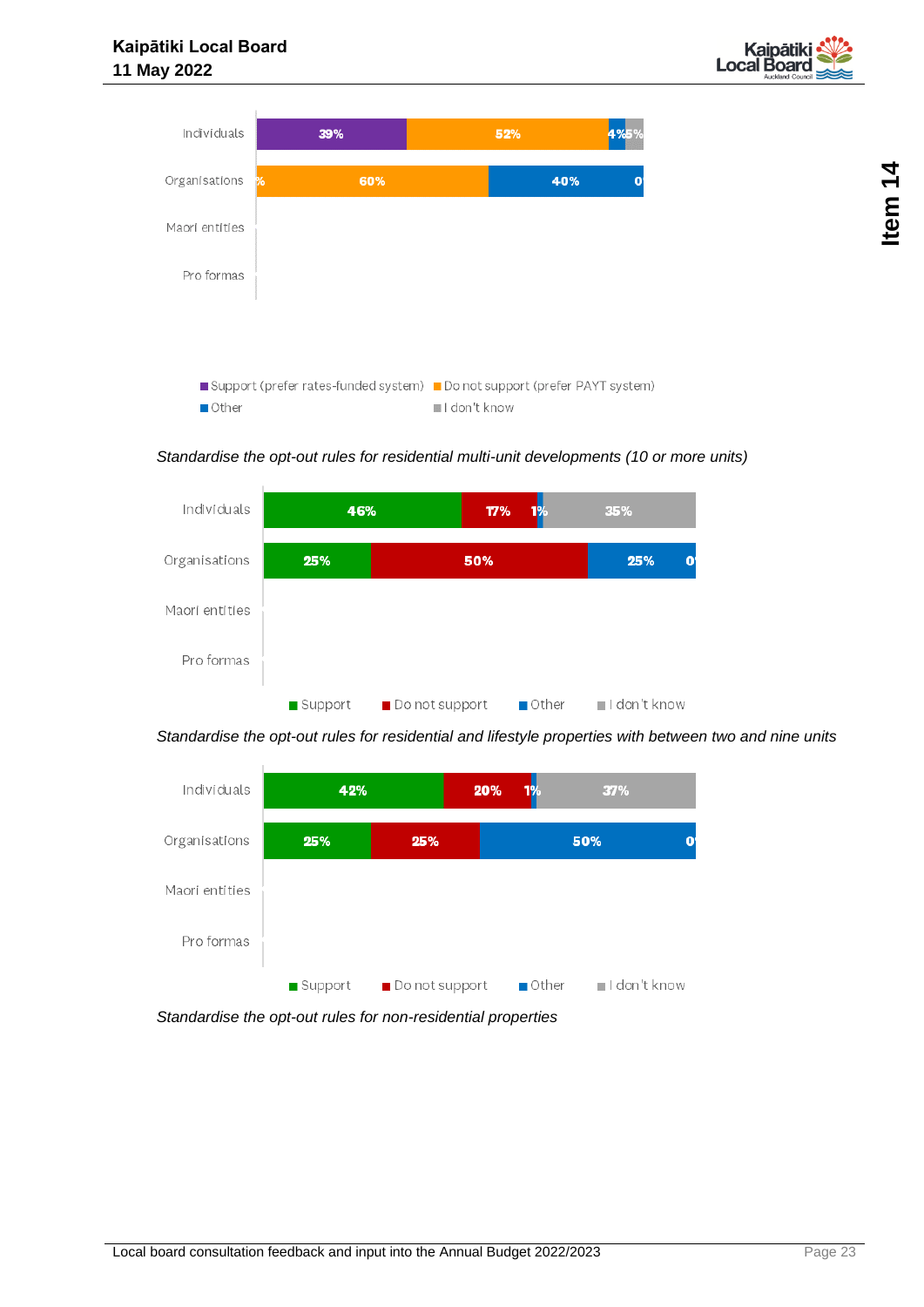



*Apply a minimum base charge to every separately used or inhabited part of a property*



#### Key themes

- 41. Key themes of note across the feedback received for the proposal to standardise waste services and charges across Auckland included:
	- Support for a rates-funded system (78 comments):
		- o More equitable, fairer for all (17 comments)
		- o More cost-effective, simpler, less household administration (12 comments)
		- $\circ$  Better and easier system, bin tags were needlessly messy (29 comments)
		- $\circ$  More environmentally friendly, economies of scale from a streamlined service, reduces incidents of waste dumping (15 comments).
	- Support for a pay-as-you-throw system (177 comments):
		- o More equitable, fairer for all (49 comments)
		- $\circ$  More cost-effective, households are incentivised to reduce waste (70 comments)
		- o Better and easier system, more practical for smaller households (12 comments)
		- o Promotes waste minimisation (85 comments)
		- o More environmentally friendly (36 comments)
		- $\circ$  Food waste collection, rates funded system unfair to composters (43 comments).

#### **Recommendations on local matters**

- 42. This report allows the local board to recommend local matters to the Governing Body for consideration as part of the Annual Budget process in June 2022. This includes:
	- proposed locally driven initiative (LDI) capital projects outside local boards' decisionmaking responsibility;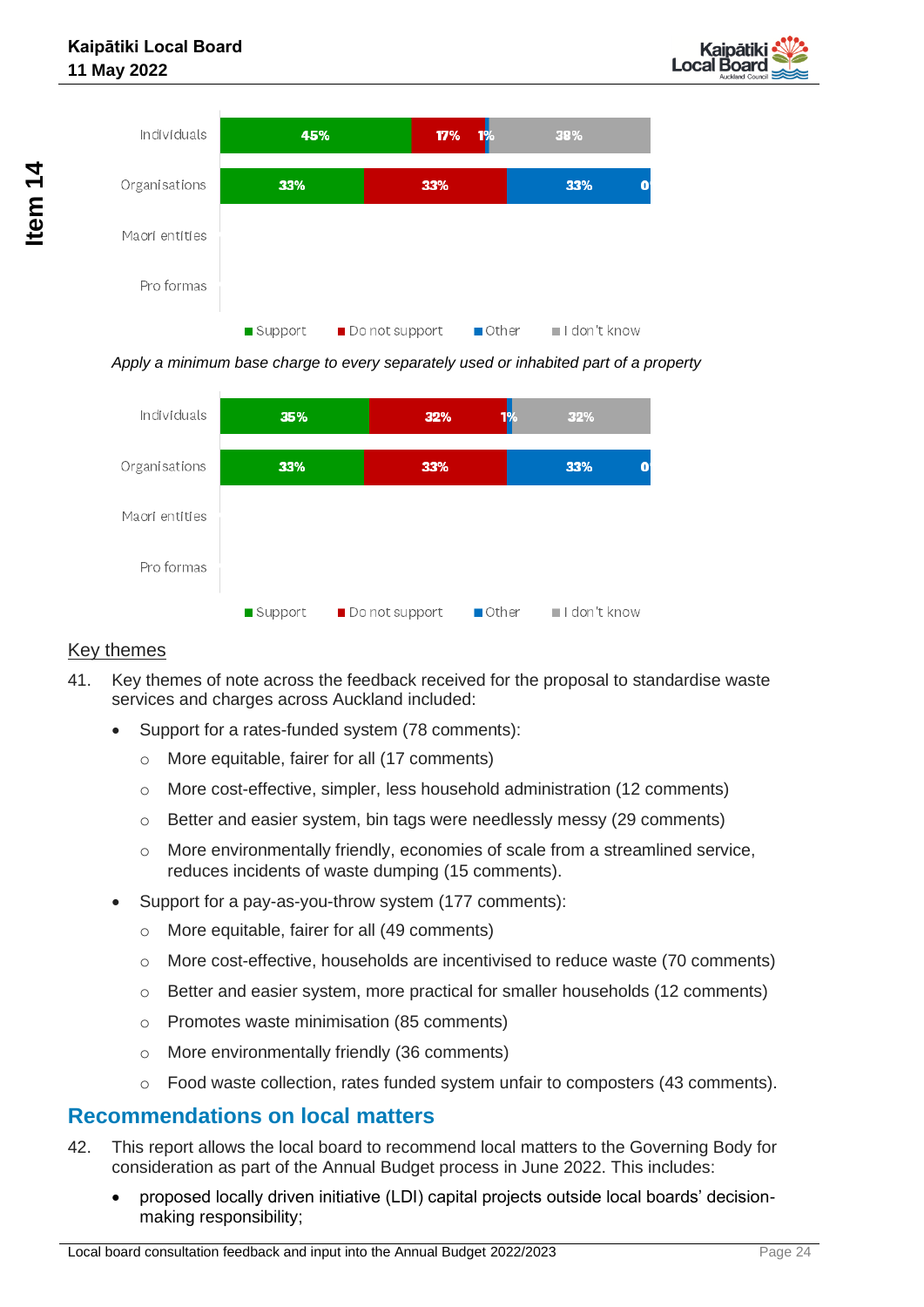

- release of local board specific reserve funds; and
- local advocacy initiatives.

### **Funding for Locally Driven Initiatives (LDI)**

- 43. Local boards are allocated funding for locally driven initiatives (LDI) annually to spend on local projects or programmes that are important to their communities. Local boards have decision-making over LDI funds but need approval from the Governing Body where:
	- operational LDI funding is to be converted into capital LDI funding;
	- the release of local board specific reserve funds is requested, which are being held by the council for a specific purpose; and / or
	- a proposed LDI capital project exceeds \$1 million.
- 44. These conditions do not apply to the Kaipātiki Local Board for the 2022/2023 financial year, as the local board is not proposing any projects that meet any of the above criteria.

#### **Local board advocacy**

- 45. Local boards are requested to provide approved advocacy initiatives which considers the consultation feedback above. This allows the Finance and Performance Committee to consider these advocacy items when making recommendations on the Annual Budget 2022/2023 to the Governing Body in June.
- 46. The advocacy initiatives approved by the local board will be included as an appendix to the 2022/2023 Local Board Agreement.

### **Local board input on regional topics in the Annual Budget 2022-2023**

47. Local boards have a statutory responsibility for identifying and communicating the interests and preferences of the people in its local board area in relation to Auckland Council's strategies, policies, plans, and bylaws, and any proposed changes to be made to them. This report provides an opportunity for the local board to provide input on council's proposed Annual Budget 2022/2023.

### **Tauākī whakaaweawe āhuarangi Climate impact statement**

- 48. The decisions recommended in this report are part of the Annual Budget 2022/2023 and local board agreement process to approve funding and expenditure over the next year.
- 49. Projects allocated funding through this Annual Budget process will all have varying levels of potential climate impact associated with them. The climate impacts of projects Auckland Council chooses to progress, are all assessed carefully as part of council's rigorous reporting requirements.

### **Ngā whakaaweawe me ngā tirohanga a te rōpū Kaunihera Council group impacts and views**

50. The Annual Budget 2022/2023 is an Auckland Council Group document and will include budgets at a consolidated group level. Consultation items and updates to budgets to reflect decisions and new information may include items from across the group.

### **Ngā whakaaweawe ā-rohe me ngā tirohanga a te poari ā-rohe Local impacts and local board views**

51. The local board's decisions and feedback are being sought in this report. The local board has a statutory role in providing its feedback on regional plans.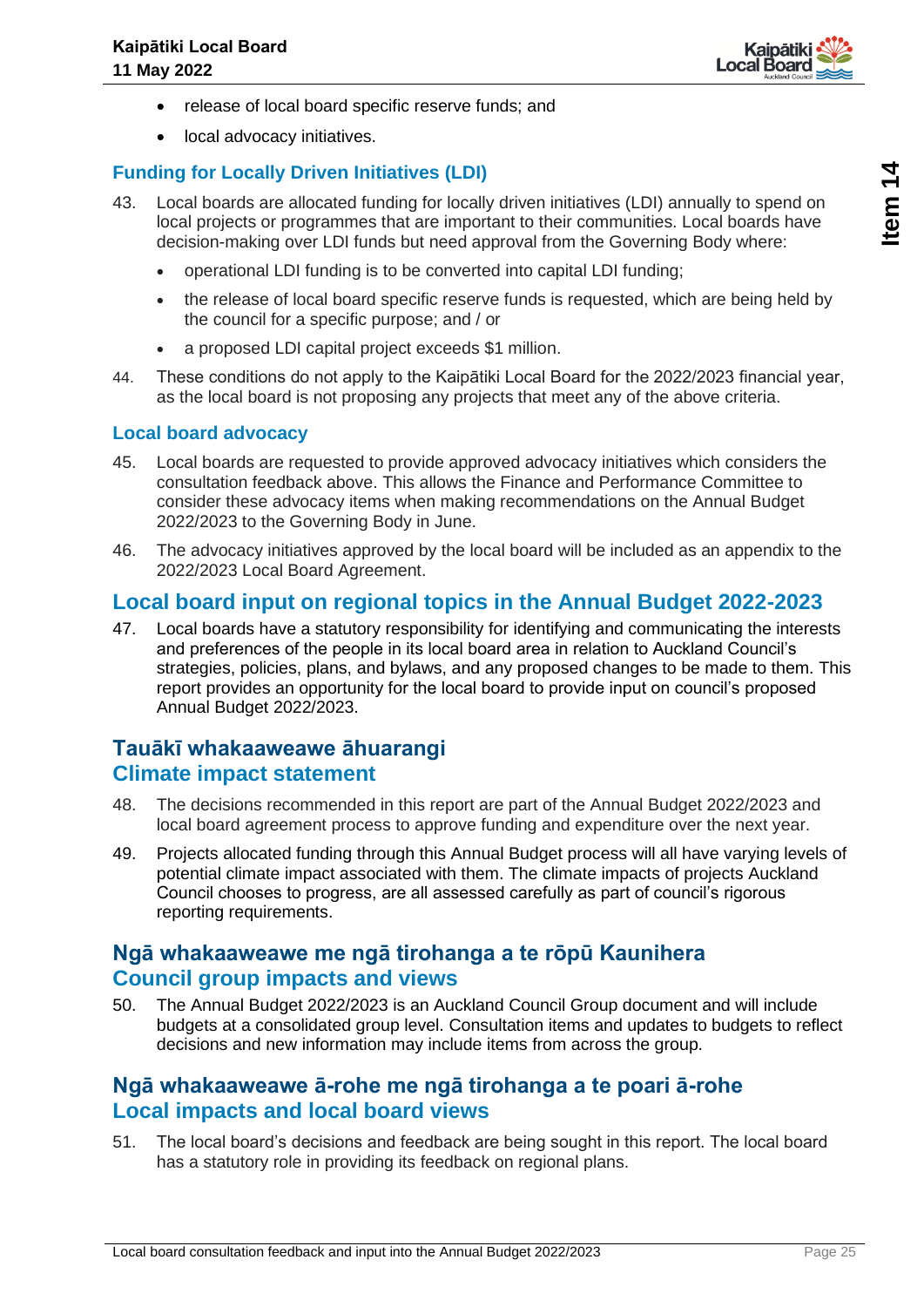

52. Local boards play an important role in the development of the council's Annual Budget. Local board agreements form part of the Annual Budget. Local board nominees have also attended Finance and Performance Committee workshops on the Annual Budget.

### **Tauākī whakaaweawe Māori Māori impact statement**

- 53. Many local board decisions are of importance to and impact on Māori. Local board agreements and the Annual Budget are important tools that enable and can demonstrate the council's responsiveness to Māori.
- 54. Local board plans, developed in 2020 through engagement with the community including Māori, form the basis of local board area priorities. There is a need to continue to build relationships between local boards and iwi, and the wider Māori community.
- 55. Analysis provided of consultation feedback received on the proposed Annual Budget includes submissions made by mana whenua and the wider Māori community who have interests in the rohe / local board area.
- 56. Ongoing conversations between local boards and Māori will assist to understand each other's priorities and issues. This in turn can influence and encourage Māori participation in the council's decision-making processes.
- 57. Some projects approved for funding could have discernible impacts on Māori. The potential impacts on Māori, as part of any project progressed by Auckland Council, will be assessed appropriately and accordingly as part of relevant reporting requirements.

### **Ngā ritenga ā-pūtea Financial implications**

- 58. This report is seeking the local board's decisions on financial matters in the local board agreement that must then be considered by the Governing Body.
- 59. The local board also provides input to regional plans and proposals. There is information in the council's consultation material for each plan or proposal with the financial implications of each option outlined for consideration.

### **Ngā raru tūpono me ngā whakamaurutanga Risks and mitigations**

60. The council must adopt its Annual Budget, which includes local board agreements, by 30 June 2022. The local board is required to make recommendations on these local matters for the Annual Budget by mid May 2022 and present to the Finance and Performance Committee on 25 May, to enable and support the Governing Body to make decisions on key items to be included in the Annual Budget on 7 June 2022.

### **Ngā koringa ā-muri Next steps**

- 61. The local board will approve its local board agreement and corresponding work programmes in June 2022.
- 62. Recommendations and feedback from the local board will be provided to the Finance and Performance committee for consideration ahead of that Committee making recommendations to the Governing Body for decision.
- 63. The final Annual Budget 2022/2023 (including local board agreements) will be adopted by the Governing Body on 29 June 2022.